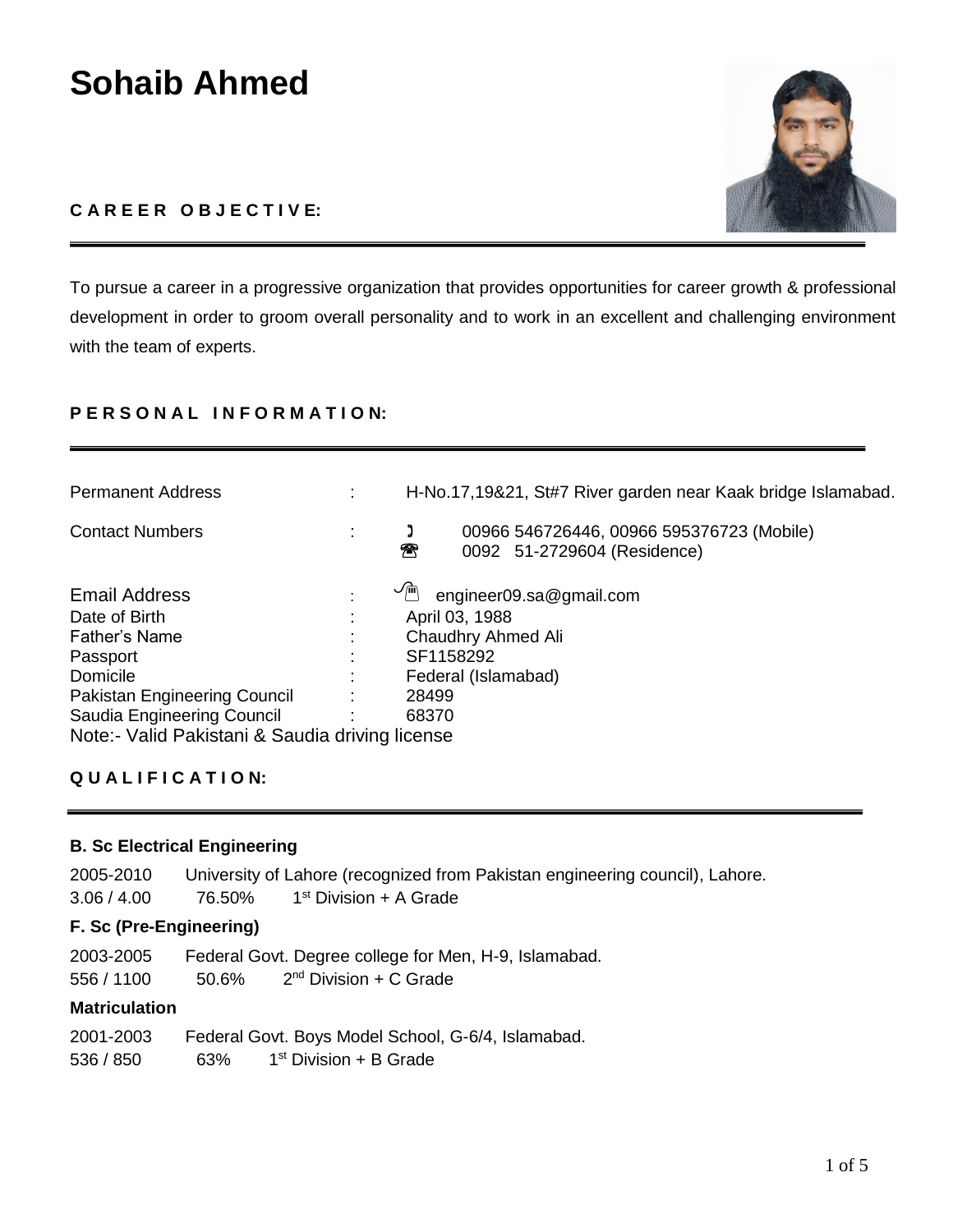1- PAKISTAN TELECOMUNICATION COMPANY LIMITED (PTCL) (19<sup>th</sup> June, 2008 till 16<sup>th</sup> October 2008, 16 weeks) is the largest telecommunications provider in Pakistan.

#### **Job Description:**

I had been working in department of **Multimedia and Broadband (MM&BB)** as an internee. During my internship I have worked on triple play (telephony, high speed internet, IPTV) project and equipment deployed in ISP. I have also worked in O&M activities in **Intelligent Network (IN)** platform. I have also gained knowledge of Transmission system of ZTE and VAS (Value Added Services). I was also involved in project of expansion of PRI (Primary Rate Interface) in Satellite town Rawalpindi exchange.

**2- NATIONAL TRANSMISSION AND DISPATCH COMPANY (NTDC)** (18th June, 2009 till 20th July 2009, 4 weeks) is the largest wing of **WAPDA.** 

Its main responsibility is to install and maintain different sub stations (500kv, 220kv) it is also responsible for installing transmission lines form generating end to load centers.

#### **Job Description:**

I was attached with different departments like **Design, Planning, Extra high voltage, System Protection, Grid system operations, Training services group** as an internee.

During my internship I have learned a lot in every department. There were special lectures arranged for internees along with practical training. I also learned how to a build grid station. there were some visits to different grid stations like Gutti grid station Faisalabad (500kv), Band road grid station Lahore (220kv), Kot lakh patt grid station Lahore (220kv)

I also learned about different bus bars schemes and about different types of relays, circuit breakers, and transformers.

## **P R O F E S S I O N A L E X P E R I E N C E (JOBS):**

**1- Alfanar Testing & Commissioning (AT&C)** is subsidiary of Alfanar Co. that is leading and fast growing company based in Saudia Arabia. This has state of art and most advance technology with all International safety standards.

#### **Reference Project:**

- 380kV / 132kV / 13.8kV GIS Substation (9023) by SSEM, Al-Riyadh, KSA.
- 115kV / 13.8kV GIS Substation (Shamiyah Makkah) by ABB, Makkah, KSA.
- 115kV / 13.8kV GIS Substation (Saihat) by Alfanar Co., Dammam, KSA.
- 132kV / 13.8kV GIS Substation (8193) by Alfanar Co., Riyadh, KSA.
- 110kV / 13.8kV GIS Substation (Taibah University) by Siemens, Madinah, KSA.
- 230kV / 33kV / 4.16kV GIS / SWGR Substation Jubail Oil Refinery Project by ARAMCO, Jubail, KSA.
- 380kV/ 33kV GIS Substation Haramain High Speed Railway Project by Alfanar Co., Madinah, KSA.
- 13.8kV Switchgear Substations Power Factor Correction Project by Siemens, Eastern region, KSA.
- 132kV / 13.8kV GIS Substation (8170) by ABB, Riyadh, KSA.
- 132kV / 13.8kV GIS Substation (8169) by SSC, Riyadh, KSA.
- 380kV / 132kV / 13.8kV GIS Substation (9014) by SSEM, Riyadh, KSA.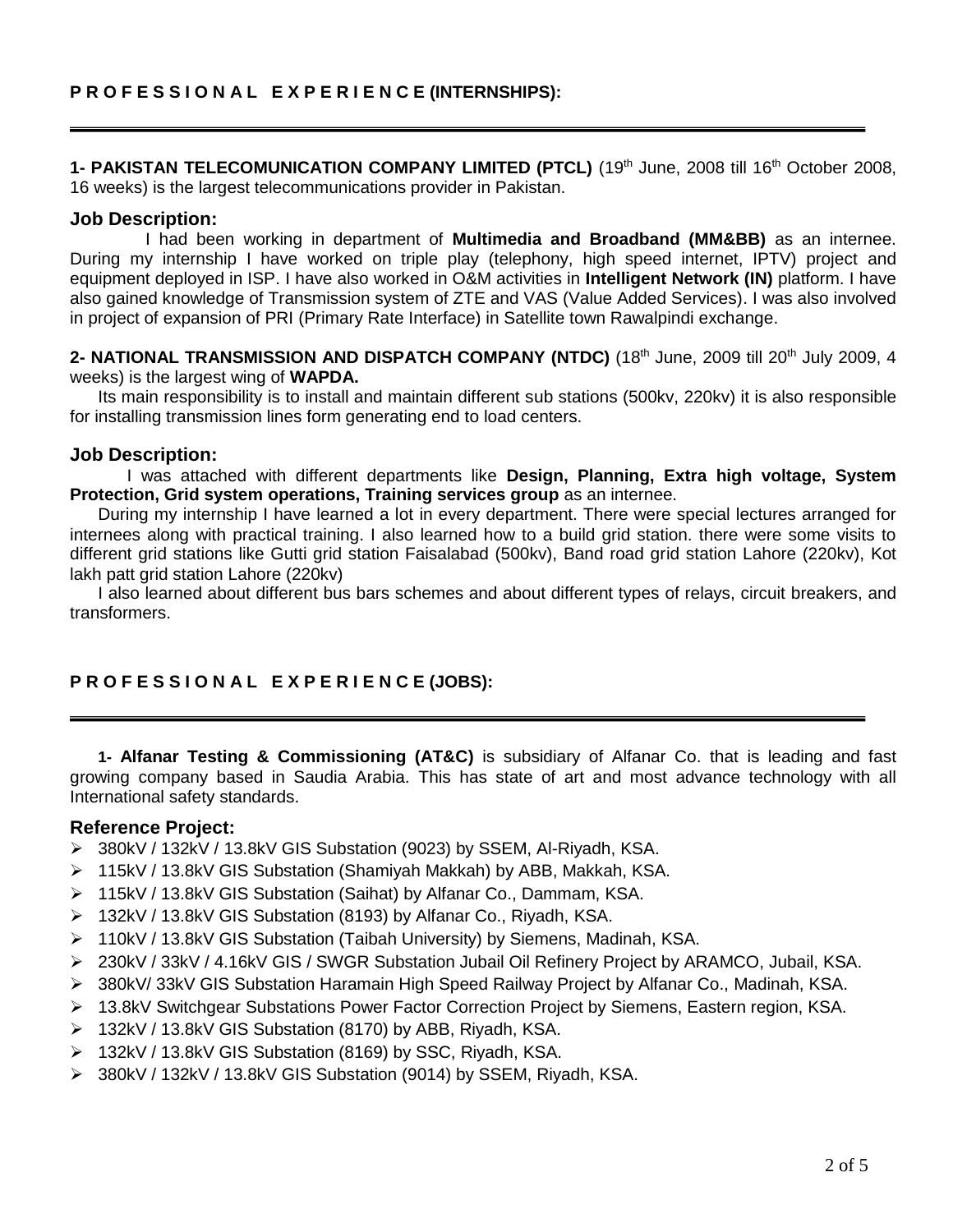- 13.8kV MV Switchgear Final setting change by Protection dept. Saudi Electric Co., Riyadh, KSA.
- 380kV / 132kV / 13.8kV GIS Substation (9007) by Osais Inabensa & Alfanar Co., Al-Riyadh, KSA.
- 132kV / 13.8kV GIS Substation (8163) by Al-Arrab Co., Riyadh, KSA.
- 13.8kV MV Switchgear OC&EF relay testing by Protection dept. Saudi Electric Co., Riyadh, KSA.
- 380kV / 132kV / 13.8kV GIS/AIS Substation (Al Jouf 1, 2 & B) by Alfanar Co., Al Jouf, KSA.
- 132kV / 13.8kV GIS Substation (Al Tuwair) by Alfanar Co., Sakaka Al Jouf, KSA.
- 115kV / 13.8kV GIS Substation (Dammam Housing-2) by Alfanar Co., Dammam, KSA.
- 115kV / 13.8kV GIS Substation (Dammam Industrial City-2) by Tareg Al Jafari Co., Dammam, KSA.
- 115kV Transmission Line Power supply to Gas Oil Separation Plant by SAIPEM, Khurais, KSA.
- Fadhili Gas Plant Project by Tecnicas Reunidas, Fadhili, KSA.
- 380kV / 115kV / 13.8kV GIS Substation by Alfanar Co., Dammam, KSA.

# **Job Description:**

- Worked as Group Leader and Lead Testing & Commissioning Engineer.
- Supervision of 230kV, 33kV and 4.16kV Substations and HVAC System as Group Leader.
- $\triangleright$  Testing & commissioning of advanced relays and Protection schemes in new, live and under shutdown Substations.
- Cable schedule designing for Protection panel, LCC Panel and Switchgear panel.
- $\triangleright$  Clearing SNAG list / Punch list / troubleshoot at substation.
- $\triangleright$  Fault Analysis using different software like Sigra / Wavewin.
- Modification and design of Electrical drawings and panels i.e. GIS, Switchgear and protection panels as per field.
- $\triangleright$  Protection scheme, interlocking schemes and SCADA signaling verification.
- $\triangleright$  Verification of Protection signaling, commands and status for Substation Automation System (SAS).
- Configuration of Data Retrieval Panel.
- OHL/UGF Distance & Differential Protection relays configuration, testing and commissioning.
- $\triangleright$  Transformer Differential Protection relays configuration, testing and commissioning.
- Over/ Under Voltage & Frequency Protection relays configuration, testing and commissioning.
- $\triangleright$  Overcurrent Protection relays configuration, testing and commissioning.
- $\triangleright$  Busbar, Breaker failure and TEE Protection relays configuration, testing and commissioning.
- $\triangleright$  Auxiliary relays, MCCB testing and commissioning.
- > Testing & commissioning of function of 380kV & 132kV GIS LCC & 13.8kV Switchgear panels.
- $\triangleright$  Testing & commissioning of AC & DC distribution panel and Auto Transfer scheme.
- Low Voltage (LV), Medium Voltage (MV), High Voltage (HV), Extra High Voltage (EHV) panel equipment and function testing & Commissioning.
- ACSE/ABTS (Auto Bus Transfer Scheme), ACCS (Automatic Capacitor Control Scheme) and RTCC/AVC (Automatic Voltage Control) Scheme verification.
- Complete protection testing & commissioning of Transformer Upto 500MVA Transformer and 60MVA Reactor.
- $\triangleright$  Capacitor bank and its protection testing & Commissioning.
- Expertise on ABB, Siemens, ALSTOM, Schneider, GE, SEL, ZIV latest relays.
- $\triangleright$  SF6 Dew point and Purity test of GIS by SF6 Analyzer 973 (ABB) / SF<sub>6</sub>-Multimeter (DILO).
- ▶ Circuit Breaker Testing by TM1600 / EGIL Programma (GE Energy Services).
- ▶ CT testing by CT Analyzer / CPC100 OMICRON.
- $\triangleright$  VT testing by CPC100 OMICRON.
- Primary Injection, Stability & Sensitivity testing of Transformer, Bus bar and TEE Protection.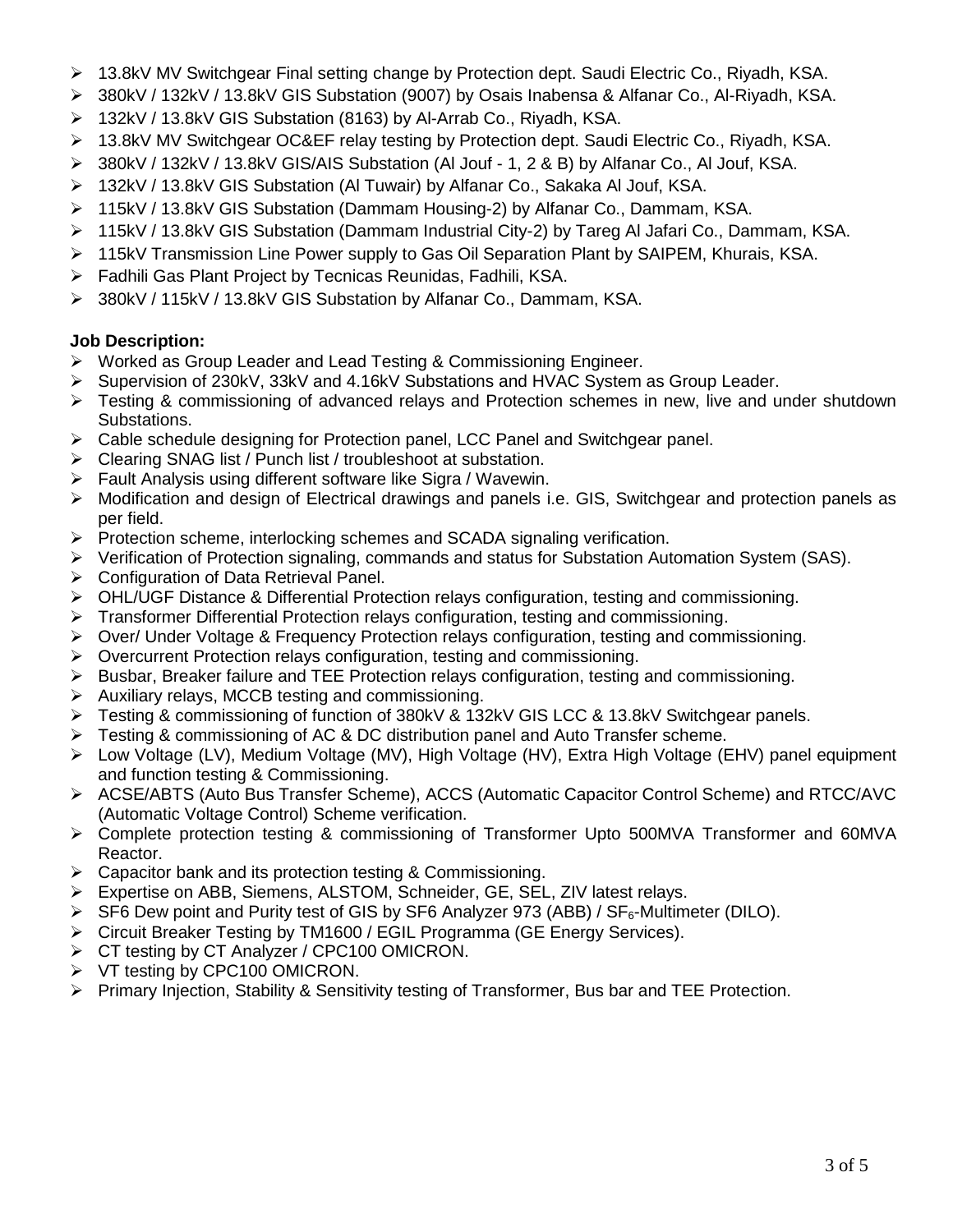- $\triangleright$  Have been a position holder in university and college.
- $\triangleright$  Awarded Dean's Honor List for getting distinction in first semesters.

## **PROFESSIONAL CO M P U T E R S K I L L S:**

|   | $\triangleright$ Relays Testing Software          |                              |                                                                                    |  |  |  |
|---|---------------------------------------------------|------------------------------|------------------------------------------------------------------------------------|--|--|--|
|   | $\cdot$ PCM 600 (ABB)                             | • DIGSI (Siemens)            | • MICOM S1 Agile (ALSTOM)                                                          |  |  |  |
|   | • ZiverComplus (ZIV)                              | • Enervista (GE)             | • Test Universe (Omicron)                                                          |  |  |  |
|   |                                                   |                              | • AcSELerator Quickset (SEL) • FREJA Win (Programma) • MiCOM S1 Studio (Schneider) |  |  |  |
|   | • MR Suite (TAPCON)                               | • Easergy Studio (Schneider) |                                                                                    |  |  |  |
|   | > Relay Configuration/Programming Software        |                              |                                                                                    |  |  |  |
|   | •ZIVerCID                                         | $\cdot$ CAP 540 (ABB)        | • RTK Configurator (RTK)                                                           |  |  |  |
|   | $\triangleright$ Power Equipment Testing Software |                              |                                                                                    |  |  |  |
|   | • CT Analyzer (Omicron) • CPC (Omicron)           |                              | • SF6 Analyzer (ABB)                                                               |  |  |  |
|   | • SF <sub>6</sub> -Multimeter (DILO)              |                              |                                                                                    |  |  |  |
|   | > Disturbance Recorder Software                   |                              |                                                                                    |  |  |  |
|   | • Wavewin (ABB)                                   | • SIGRA (Siemens)            | • AcSELerator Analytic Assistant (SEL)                                             |  |  |  |
|   | $\triangleright$ Other Engineering Software       |                              |                                                                                    |  |  |  |
|   | $\cdot$ ETAP 7.0                                  | • PSpice                     | • Multisim                                                                         |  |  |  |
|   | $\cdot$ LabVIEW 8.5                               | • AutoCAD                    | • Modelsim                                                                         |  |  |  |
|   | $\cdot$ P-Spice                                   | • Electronic Work Bench      |                                                                                    |  |  |  |
|   | $\triangleright$ Languages                        |                              |                                                                                    |  |  |  |
|   | • Assembly Language                               | • Verilog HDL                | $\cdot$ C++                                                                        |  |  |  |
| ➤ | <b>Miscellaneous</b>                              |                              |                                                                                    |  |  |  |
|   | • MS Project                                      | • MS Visio                   | • MS Office                                                                        |  |  |  |
|   |                                                   |                              |                                                                                    |  |  |  |

# **L A N G U A G E S:**

- $\triangleright$  Fluent in English, Urdu and Punjabi.
- $\triangleright$  Basic in Arabic.

# $E$  **XTRA CURRICULAR ACTIVITES:**

- $\triangleright$  Participation in Quiz Competition in university.
- $\triangleright$  Participation in Programming competition in university.
- $\triangleright$  Participation in organizing different events in university.
- Participation in inter-department cricket competition in school, college and university.